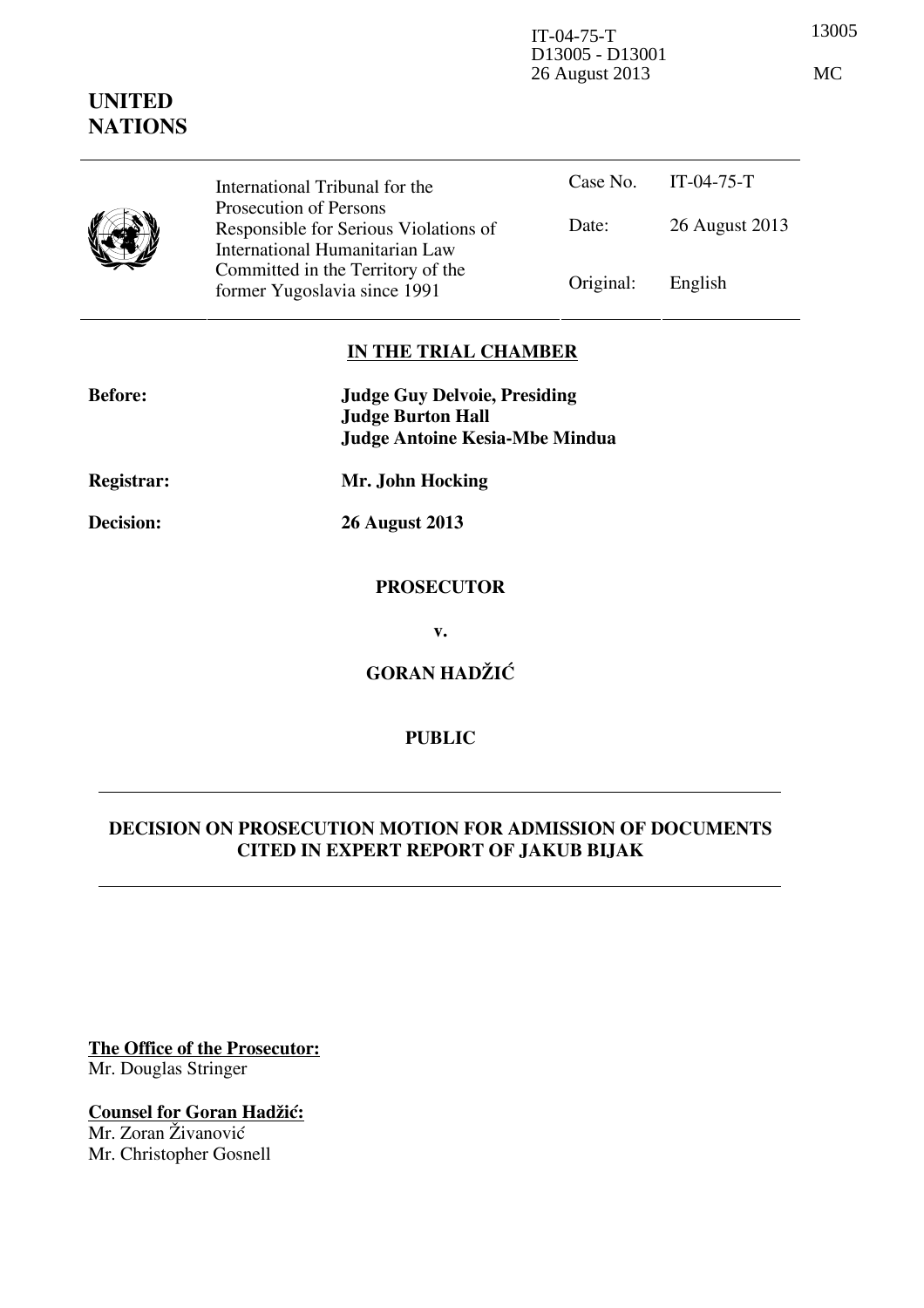1. **THIS TRIAL CHAMBER** of the International Tribunal for the Prosecution of Persons Responsible for Serious Violations of International Humanitarian Law Committed in the Territory of the former Yugoslavia since 1991 ("Tribunal") is seised of the "Prosecution Motion for the Admission of Associated Exhibits of the Jakub Bijak Expert Report", filed on 24 July 2013 ("Motion"). The Defence filed its "Response to Prosecution Motion for the Admission of Associated Exhibits of the Jakub Bijak Expert Report" on 7 August 2013 ("Response"). The Prosecution filed its "Prosecution Request for Leave to Reply and Reply to Response to Prosecution Motion for the Admission of Associated Exhibits of the Jakub Bijak Expert Report" on 16 August 2013 ("Reply").

### **A. Background**

2. Jakub Bijak testified in this case on 3 June 2013 as an expert witness on displaced persons and refugees from Croatia. His status as an expert witness was not challenged by the Defence.<sup>1</sup> Bijak's expert report was admitted into evidence on 3 June 2013 ("Expert Report").<sup>2</sup> The Chamber instructed the parties to make written submissions on the proposed exhibits referenced in the Expert Report tendered through the witness.<sup>3</sup>

#### **B. Submissions**

3. In the Motion, the Prosecution seeks the admission of nine documents listed in Annex A to the Motion. The Prosecution submits that the documents are relevant to and probative of issues presented in this case and are integral to a complete understanding of the analysis and conclusions contained in the Expert Report.<sup>4</sup> The Prosecution explains that the documents are comprised of literature on displaced persons and refugees from Croatia that were prepared by governmental entities, international organisations, and academics.<sup>5</sup> It states that the documents are used in the Expert Report to confirm the accuracy of the statistical information derived from documents provided by the Office for Displaced Persons, Returnees, and Refugees ("ODPRR") in order to determine the upper limits of the number of displaced persons during the Indictment period and to provide figures on the number of refugees from Croatia that could not be derived from the ODPRR documents (which only contain data on internally displaced persons).<sup>6</sup>

 $\overline{a}$ 

<sup>1</sup> *See* Notice on Expert Witnesses Pursuant to Rule 94 *bis* (B), 8 August 2012.

<sup>2</sup> Exhibit P2016. *See also* Hearing, 3 June 2013, T. 5309.

<sup>3</sup> Hearing, 3 June 2013, T. 5307-5309.

<sup>4</sup> Motion, paras 1, 3-4.

<sup>5</sup> Motion, para. 3.

<sup>&</sup>lt;sup>6</sup> Motion, para. 4.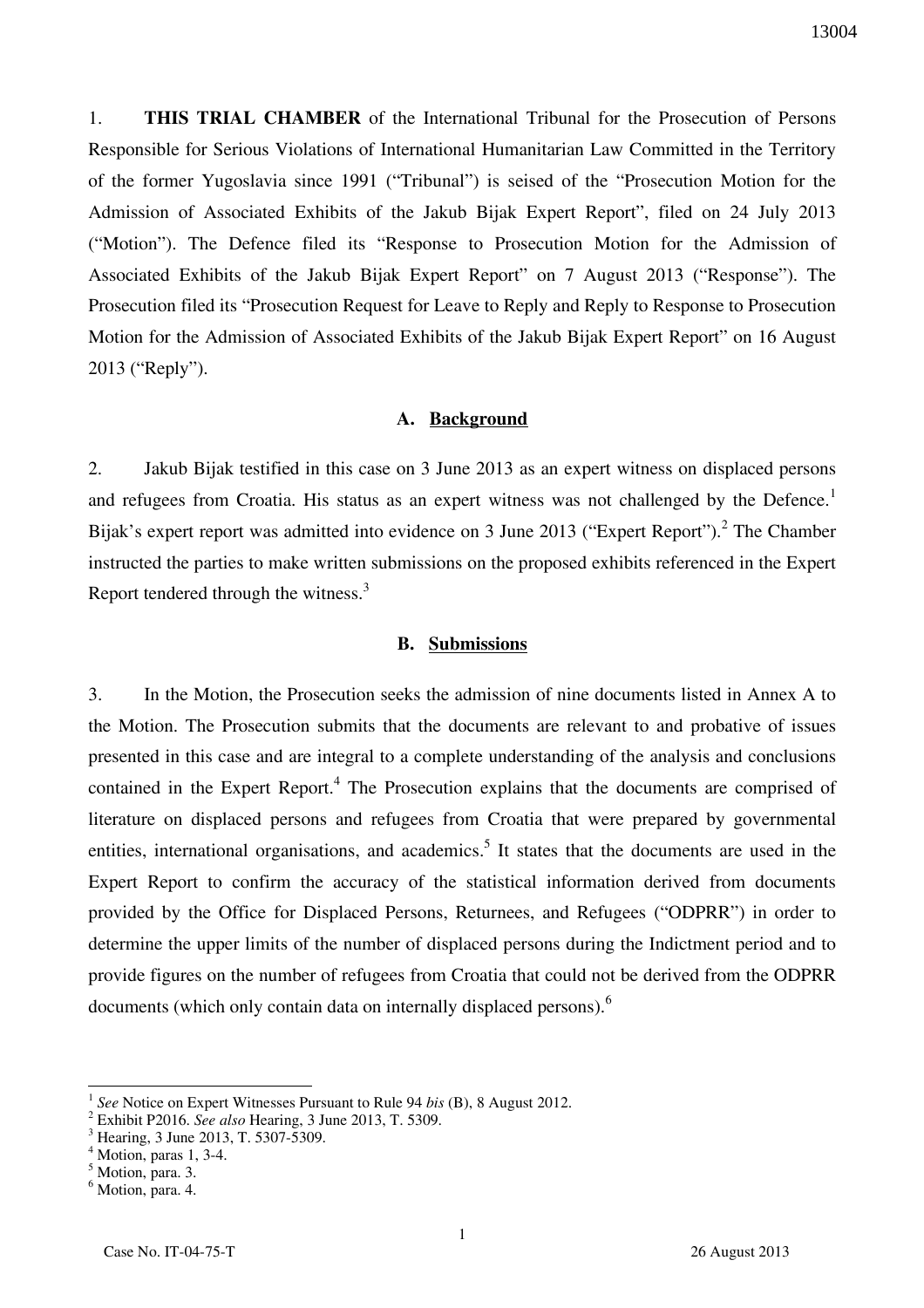4. In the Response, the Defence objects to the admission of five of the tendered documents. It argues that these documents fail to meet the minimum threshold of reliability or relevance or are duplicative of other documents admitted as evidence.<sup>7</sup> In particular, the Defence opposes documents that it argues (a) do not include information on authorship,  $8$  (b) go beyond the scope of demographic analysis,  $9$  (c) are not contemporaneous with the events described,  $10$  or (d) do not provide specific citations. $^{11}$ 

5. In the Reply, the Prosecution argues that the Defence arguments against the admission of the five documents are erroneous and should be rejected.<sup>12</sup> In particular, it argues that (a) the authorship of the documents is indicated,  $13$  (b) the documents are not duplicative of other evidence,  $14$  (c) in relation to Rule 65 *ter* number 01403, it is cited in the Expert Report and includes specific citations as endnotes,<sup>15</sup> (d) in relation to Rule 65 *ter* number 02285, Human Rights Watch reports have been tendered by the Defence and admitted in this case,  $16$  and (e) the documents are relevant to the case. 17

### **C. Discussion**

6. The four proposed documents to which there is no objection are two reports prepared by the United Nations High Commissioner for Refugees and excerpts from two books. The Trial Chamber finds that these documents are probative, have a sufficient degree of reliability, meet the requirements of Rules 89 (C) and (D) of the Rules of Procedure and Evidence ("Rules"), and will assist the Trial Chamber in assessing the basis on which Bijak reached his conclusions. The Trial Chamber will therefore admit into evidence the documents with Rule 65 *ter* numbers 01942.1, 01946, 02305, and 02784.1.

7. Rule 65 *ter* 00862 is a list of "Serb-held" settlements as of January 1992 compiled by the Zagreb-based *Ivo Pilar* Institute for Social Science in April 2003.<sup>18</sup> The Chamber finds that it is probative, has a sufficient degree of reliability, and meets the requirements of Rules 89 (C) and (D). The list is referenced in the Expert Report in comparison to a map prepared by the Prosecution's mapping unit. The map outlines, *inter alia*, settlements controlled by the Republic of Serbian

 $\overline{a}$ 

 $12$  Reply, para. 7.

<sup>7</sup> Response, paras 1, 5.

<sup>8</sup> Response, para. 2.

<sup>9</sup> Response, para. 3.

<sup>&</sup>lt;sup>10</sup> Response, paras 3, 4.

<sup>&</sup>lt;sup>11</sup> Response, paras 3, 4.

 $^{13}$  Reply, paras 2, 5.  $14$  Reply, paras 2, 6.

 $15$  Reply, para. 3.

<sup>&</sup>lt;sup>16</sup> Reply, para. 4.

 $17$  Reply, para. 6.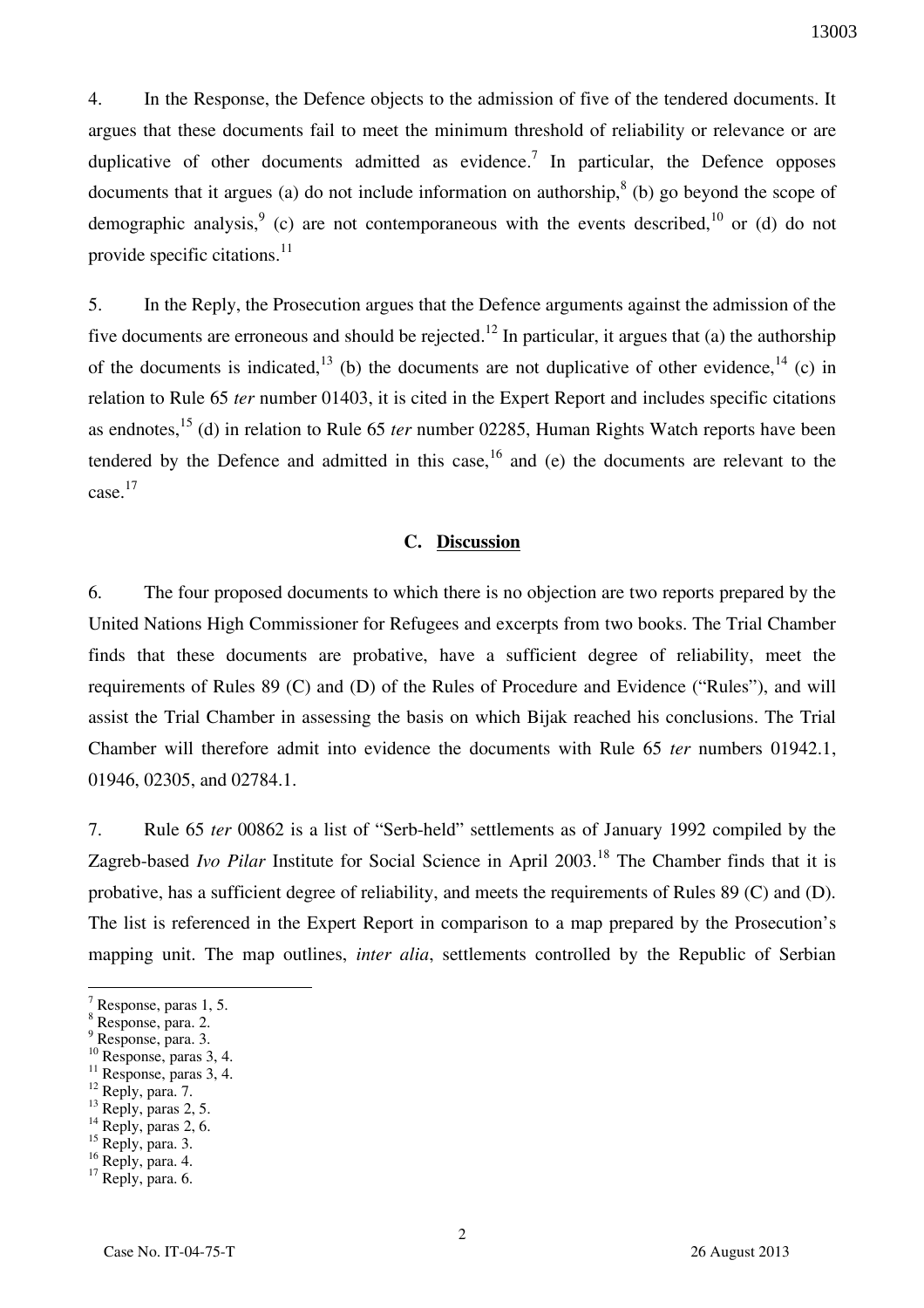Krajina at the beginning of 1992.<sup>19</sup> The Chamber notes that the individual settlements are not distinguishable on the map in the Expert Report and considers that Rule 65 *ter* 00862, which individually lists relevant settlements, will assist the Chamber in understanding and assessing the Expert Report. Moreover, while other exhibits in this case make reference to specific settlements that were under the control of Serb forces at specific times, none of the exhibits cited by the Defence in the Response provide a comprehensive list of areas controlled by Serb forces. The Trial Chamber will therefore admit Rule 65 *ter* 00862.

8. Rule 65 *ter* number 01403 is a journal article prepared by the University of Zagreb School of Medicine in 1993.<sup>20</sup> It "describes the experience of medical doctors from the School of Medicine and Ministry of Health of the Republic of Croatia in documenting human rights abuses and war crimes during the war and occupation on the territory of Croatia 1991/93".<sup>21</sup> As stated in the Expert Report, the article does not provide a reference period for the estimates of refugees and displaced persons nor does it indicate the source for all of the estimates.<sup>22</sup> The Chamber is not satisfied that Rule 65 *ter* number 01403 is sufficiently reliable or relevant so as to meet the threshold for admissibility into evidence set out in Rules 89 (C) and (D).

9. Rule 65 *ter* number 01947 is an article written by the head of the Croatian government's Office for Displaced Persons and Refugees in November 1994.<sup>23</sup> The article provides statistics for the number of "war-sufferers cared for by Croatia" and provides an estimate of displaced persons as of November 1994. It does not give a source for this information.<sup>24</sup> The Chamber is not satisfied that the document is sufficiently reliable so as to meet the threshold for admissibility into evidence set out in Rules 89 (C) and (D).

10. Rule 65 *ter* numbers 02543 and 02285 are reports on displaced persons and refugees from Croatia that were prepared by the Croatian Ministry for Public Works, Reconstruction, and Construction and Human Rights Watch, respectively. They were prepared in 2003 and 1997, respectively, and focus on the return of displaced persons from Croatia after the Indictment period. Rule 65 *ter* 02543 is a 41-page report of which one table is cited in the Expert Report.<sup>25</sup> Rule 65 *ter* 02285 is also a large report of which only a small portion is referenced in the Expert Report.<sup>26</sup> The Chamber considers that Rules 65 *ter* numbers 02543 and 02285 generally possess low relevance to

 $\overline{a}$ 

<sup>18</sup> Rule 65 *ter* 00862, p. 1. *See also* Expert Report, p. 5.

 $19$  Expert Report, pp. 5-6, figure 1.

<sup>20</sup> Rule 65 *ter* 01403, p. 285.

<sup>21</sup> Rule 65 *ter* 01403, p. 292.

<sup>22</sup> Rule 65 *ter* 01403, pp. 287-288, 289. *See also* Expert Report, p. 10, Table 2, note. a.

<sup>23</sup> Rule 65 *ter* 01947, pp. 183, 187. *See also* Expert Report, p. 27.

<sup>24</sup> Rule 65 *ter* 01947, p. 184.

 $25$  Expert Report, pp. 25-26.

 $26$  Expert Report, p. 27, fn. 21.